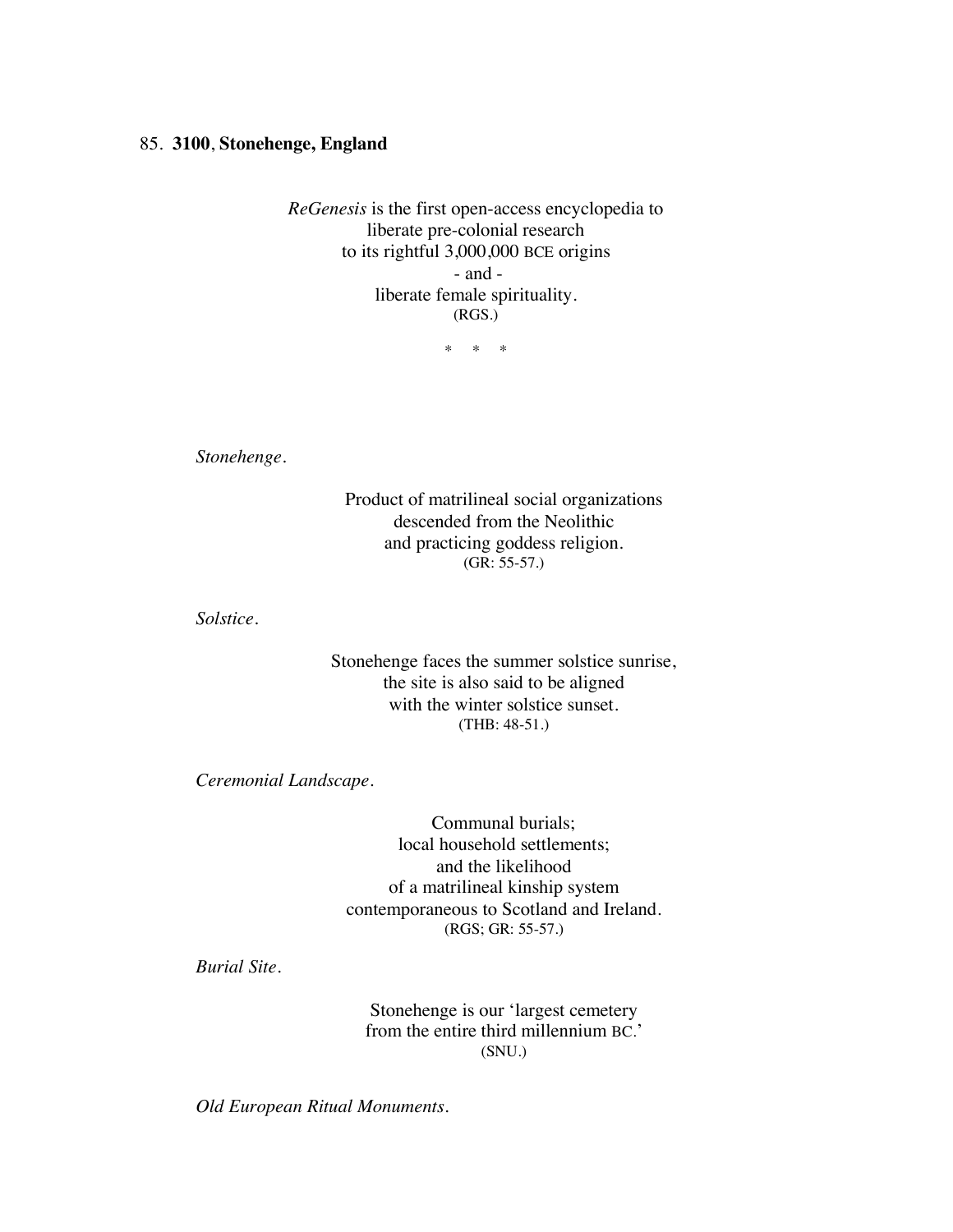They were not built for the protection of people and their property, as it was believed earlier, but as festival centers and meeting places for funerary rituals, including music and dances, perhaps also as grounds and courses for sports and games. (COG: 341.)

The remains of the Stonehenge circle are the trilithons of the original Sarsen horseshoe. These sandstone megaliths were erected by the Grooved Culture over an earlier site (3800 BCE), beginning several hundred years of modifications. Construction of the Aubrey Holes (or Chalk pits) started around 3100 BCE and continued c. 1000 BCE with the Avenue. \* Around 2975 BCE, the circular ditch and bank were first constructed, followed by the Blue Stones of the inner circle, which were moved from the Preseli Hills (or mountains) in Wales, 200 meters away. (THB: 48-50.)

\* Further research on the Aubrey Holes at Stonehenge is recommended plus ongoing studies of the carvings on stone 57 including mother earth considerations. (GR: 55; MOS: 209-217; SIM; S: 179; EOS.)

Stonehenge, discovered by John Aubrey in the  $17<sup>*</sup>$  c., is located on the Chalk Downs of the Salisbury Plains. Although well accepted that Stonehenge faces the summer solstice sunrise,  $*$  the site is also said to be aligned with and frame the winter solstice sunset. (THB: 48-51.) Stonehenge is interconnected with numerous ley line sites that begin at Lands' End, England. Numerous studies suggest that these circles were built or mapped relative to the earth's magnetic field that was influenced by the subterranean watercourses as well as to the passage of solar and astral events.

\* At the Summer Solstice, the sun is in the highest position in the sky.

Frank Battaglia says that the long construction process indicates a prevailing social and ritual society remained at Stonehenge during this period. He discusses the significance of a ceremonial landscape including: communal burials; local household settlements; and the likelihood of a matrilineal kinship system that is also contemporaneous to Scotland and Ireland. He concludes that Stonehenge is the "product of matrilineal social organizations descended from the Neolithic and practicing goddess religion." (GR: 55-57.) (TSM: 413-438; CBL: 41-48; CE: 116; RPP: 93- 110; MD: 209-222; LNSB: 297-342; MOS: 209-217; S: 179; MP: 17-43; TLG: 99-107; SOTG: 118.)

According to Parker Pearson, Stonehenge is our "largest cemetery from the entire third millennium BC." (SNU.) \* The deceased were from a nearby settlement known as Durrington Walls that included an estimated 1000 modest dwellings for around 4000-5000 villagers, representing a very large settlement for this time period. \*\* Food at Durrington Walls appears to have been plentiful and there is no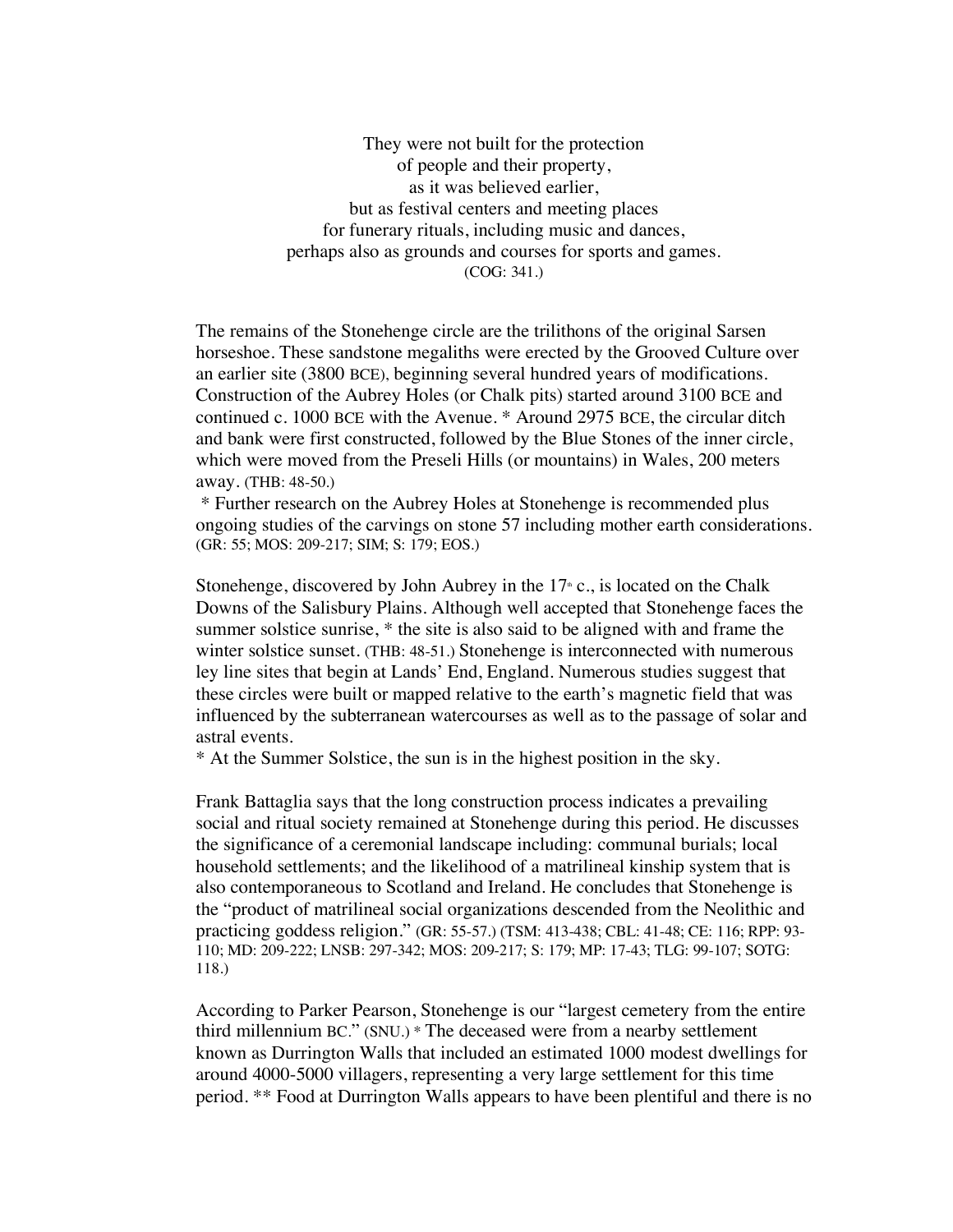indication of forced labor. Evidence of rituals, ceremony and burial practices indicates that the diseased were buried at Stonehenge by way of a brief boat trip down the River Avon to a ceremonial disembarkation point where villagers would then proceed up the Stonehenge Avenue to bury their dead. (SNU.)

\* A further consideration by Timothy Darvill is that Stonehenge was later (2500 BCE) an ancient healing area similar to Lourdes.

\*\* According to a 2014 digital survey, Stonehenge is now believed significantly larger than previously understood, including 17 new monuments, plus further shrines, burial areas, and pits in the Wilshire area that is around five square miles. (For further research see search strategy: Stonehenge AND Remote-sensing AND survey.)

Further discussion of the above plus other considerations:

Atkinson, R. J. C. *Stonehenge*. London, England: Penguin, 1979. (S.)

Battaglia, Frank. "The Matriliny of the Picts." *Mankind Quarterly* 31 (1990): 17-43. (MP.)

\_\_\_\_\_. "A Common Background to Lai de Graelent and Nou`nden Unad." *Emania* [Belfast] 11 (1993): 41-48. (CBL.)

Braithwaite, Mary. "Ritual and Prestige in the Prehistory of Wessex c. 2200-1400 BC: A New Dimension to the Archaeological Evidence." *Ideology, Power and Prehistory*. Eds. Daniel Miller, and Christopher Tilley. Cambridge, England: Cambridge University Publisher, 1984. 93- 110. (RPP.)

Castleden, Rodney. *The Making of Stonehenge.* London, England: Routledge, 1993. (MOS.)

Cunliffe, Barry. *Wessex to 1000 AD*. New York, NY: Longman, 1993. (CE.)

Ellison, Ann. "Towards a Socioeconomic Model for the Middle Bronze Age in Southern England." *Pattern of the Past*. Eds. Ian Hodder, Glynn Isaac, and Norman Hammond. Cambridge, England: Cambridge University Publisher, 1981. 413-438. (TSM.)

Fowles, John, and Barry Brukoff. *The Enigma of Stonehenge*. New York, NY: Summit Books, 1981. (EOS.)

Gingell, C. "The Marlborough Downs in the Bronze Age: The First Results of Current Research." *The British Later Bronze Age.* Eds. J. Barrett, and R. Bradley. Oxford, England: BAR British Series 83. 209-222. (MD.)

Greig, James R. A. "The British Isles." *Progress in Old World Palaeoethnobotany: A Retrospective View on the Occasion of 20 Years of the International Work Group for Palaeoethnobotany.* Eds. Willem Van Zeist, Krystyna Wasylikowa, and Karl-Ernst Behre. Brookfield, VT: Balkema, 1991. 299-344. (BI.)

Pearson, Parker. *Stonehenge: A New Understanding: Solving the Mysteries of the Greatest Stone Age Monument.* New York, NY: Simon and Schuster, 2012. (SNU.)

Renfrew, Colin. "Monuments, Mobilization and Social Organization in Neolithic Wessex." *The Explanation of Culture Change.* Ed. Colin Renfrew. London, England: Duckworth, 1973. n.p. (MMSO.)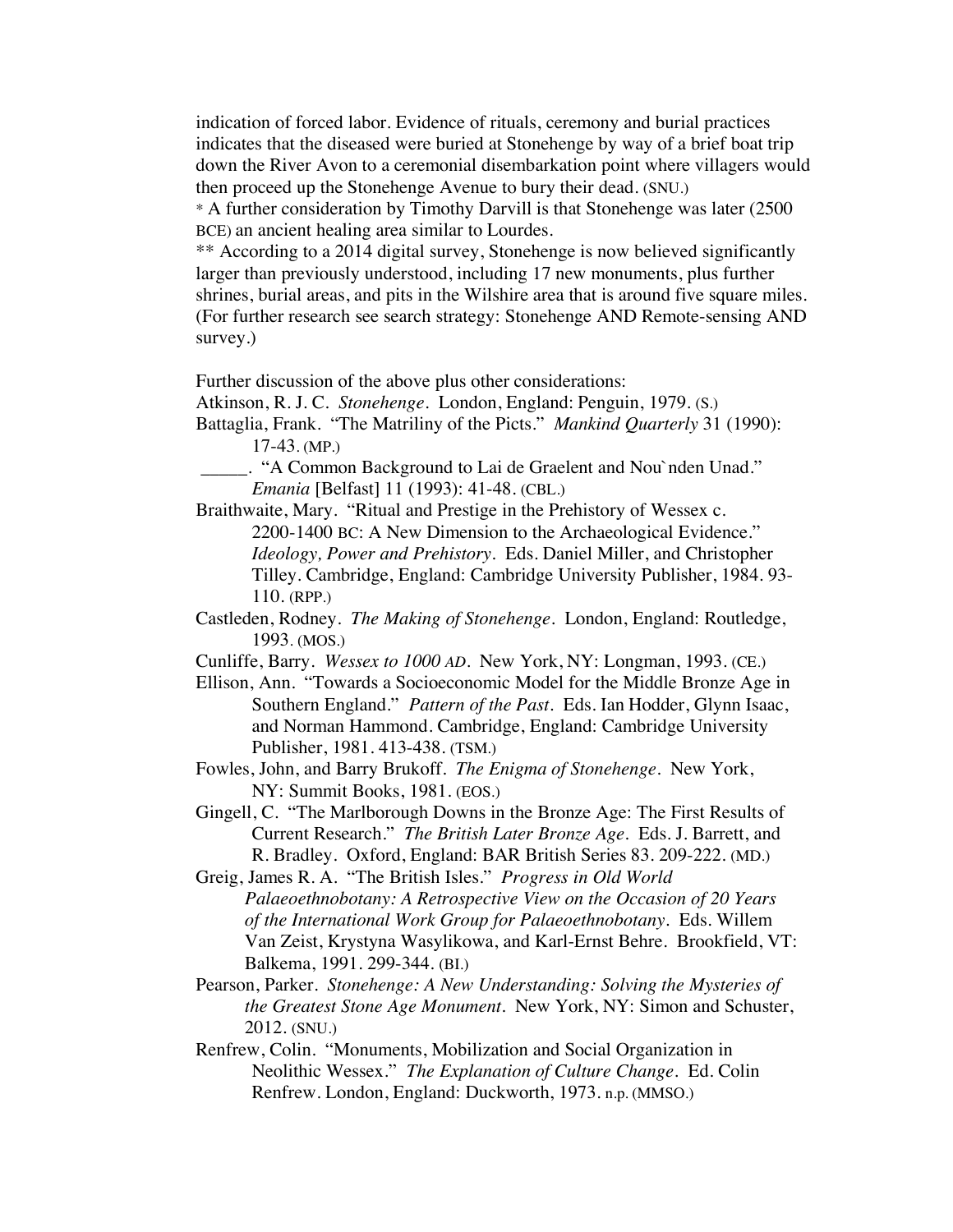- Schmidt, Klaus, and Mirko Wittwar. *Göbekli Tepe: A Stone Age Sanctuary in South-Eastern Anatolia*. Berlin, Germany: Ex Oriente e.V., 2012. (GT: 134-138.)
- Scully, Vincent. *The Earth, The Temple, The Gods*. 1962. New Haven, CT: Yale University Press, 1979. (ETG: 22-24.)
- Streep, Peg. *Sanctuaries of the Goddess: The Sacred Landscapes and Objects.* Boston, MA: Bulfinch, 1994. (SOTG.)
- Whittle, Alasdair. "Later Neolithic Society in Britain: A Realignment." *Astronomy and Society in Britain During the Period 4000-1500 BC.* Eds. C. L. N Ruggles, and Alasdair W. R. Whittle. Oxford, England: BAR British Series 88: 297-342. (LNSB.)

For a discussion on Near Eastern 'sacred standing stones architecture' called *Masseboth* at: Mt. Sinai; Megiddo; Hazor; Gezer; Tel el-Hayyat and Tel Kitan (Jordan Valley); Serabit El-Khadem (Egypt); and Byblos (Lebanon):

- Avner, Uzi. "Sacred Stones in the Desert." *Biblical Archaeology Review* 27.3 (May-Jun. 2001): 31-41. (SSD.)
- Ben-Ami, Doron. "Mysterious Standing Stones." *Biblical Archaeology Review* 32.2 (Mar.-Apr. 2006): 38-45. (MSS.)
- Silberman, Neil Asher. "Standing Stones: Masseboth and Stelae*." Biblical Archaeology Review* 15.2 (Mar.-Apr. 1989): 58-59. (SS.)

Further Stonehenge research:

- Balfour, Michael. *Stonehenge and Its Mysteries*. London: Hutchinson, 1983.  $(SIM.)$
- Burl, Aubrey, ed. *Rings of Stone: The Prehistoric Stone Circles of Britain and Ireland*. London, England: Francis Lincoln, 1979. (RS.)

Devereux, Paul and Ian Thomson. *The Ley Hunter's Companion: Aligned Ancient Sites: A New Study with Field Guide and Maps.*  London, England: Thames and Hudson, 1979. (LHC.)

- Devereux, Paul. *Shamanism and the Mystery Lines, Spirit Paths, Shape-Shifting and Out-of-Body-Travel.* St. Paul, MN: Llewellyn Pub. 1993. (SAM.)
- Gibson, Alex M. *Stonehenge and Timber Circles*. Stroud, England: Tempus Publishing, 2000. (STC.)
- Gimbutas, Marija Alseikaite. *The Language of the Goddess*. San Francisco, CA: Harper San Francisco, 1989. 313. (LOG.)
- \_\_\_\_\_. *The Civilization of the Goddess: The World of Europe*. San Francisco, CA: Harper, 1991. (COG.)
- \_\_\_\_\_*. The Living Goddesses*. Supplemented and Ed. by Miriam Robbins Dexter. Berkeley, CA: University of California Press, 1999. 99-111. Proof copy. (TLG.)
- Hawkins, Gerald S. *Stonehenge Decoded.* New York, NY: Barnes & Noble, 1993. (SD.)
- Levy, Gertrude Rachel. *The Gate of Horn: A Study of the Religious Conceptions of the Stone Age, and Their Influence upon European Thought*. London, England: Faber and Faber, 1948. 123-166. (GOH.)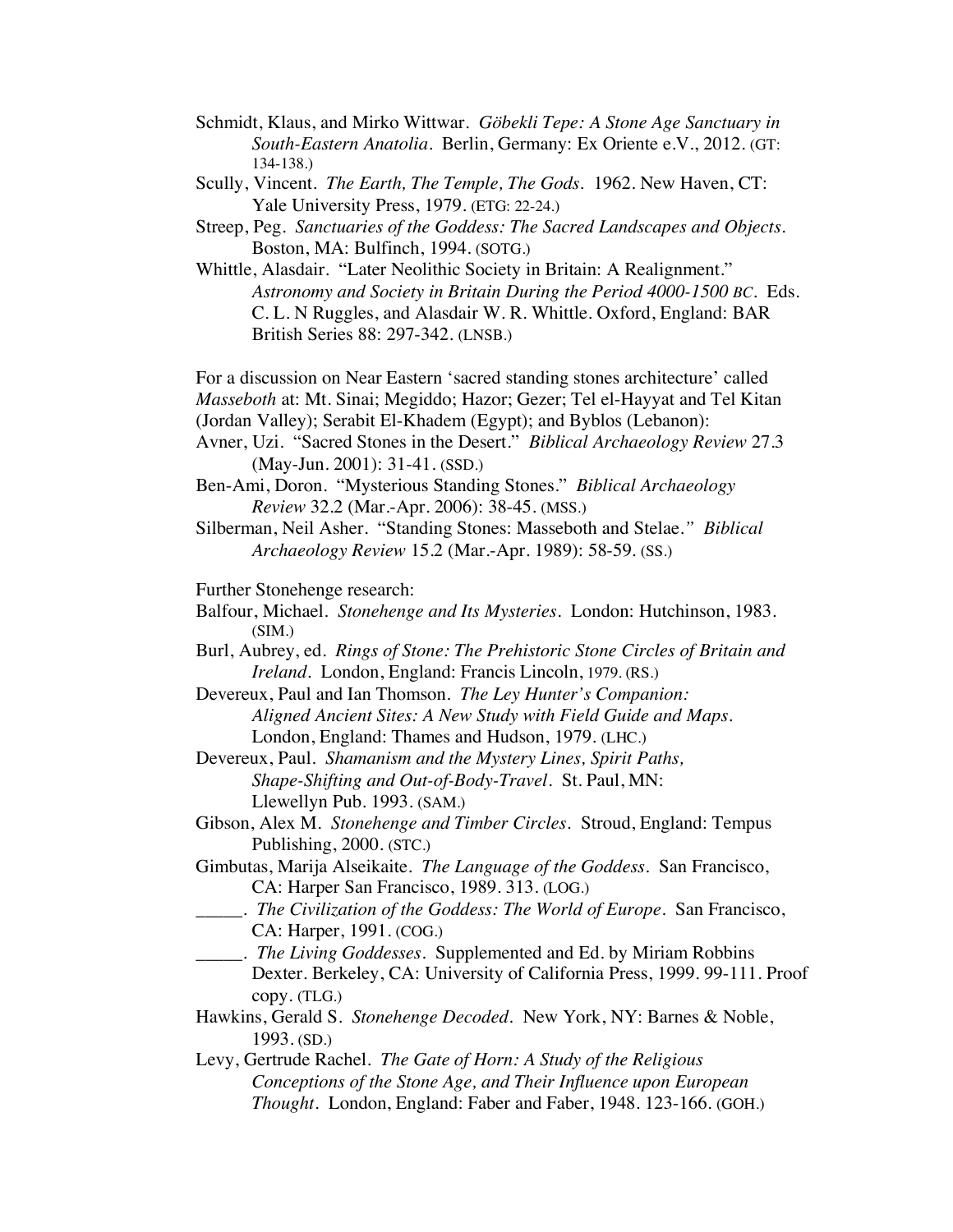- Lubell, Winifred Milius. "Temples of the Great Goddess." *Heresies: A Feminist Publication on Art and Politics.* (Revised Edition). 2.1, Issue 5 (1982): 32-39. (TGG.)
- Pitts, Mike. "The Henge Builders." *Archaeology* 61.1 (Jan.-Feb. 2008): 48- 55. (THB.)
- Ross, Anne. *Pagan Celtic Britain: Studies in Iconography and Tradition*. London, England: Routledge and Kegan Paul, 1968. (PCB.)
- Stukeley, William. *Stonehenge: A Temple Restor'd to the British Druids*. London, England: printed for the author and sold by W. Innys, 1743. (STR.)
- Stukeley, William, Aubrey Burl, and Neil Mortimer. *Stukeley's 'Stonehenge': an Unpublished Manuscript*. New Haven, CT: Yale University Press, 2005. (SSUM.)
- Thom, Alexander, et al. *Megalithic Rings*. BAR British Series. 81 (1980). (MR.)
- Zink, David. *The Ancient Stones Speak, A Journey to the World's Most Mysterious Megalithic Sites*. London, England: Paddington Press, 1979. (ASS.)

Addendum 12-25-10: As a result of Mike Parker Pearson's 2003 Stonehenge Riverside Project, recent magnetometer radar images suggest the remains of a Timberhenge circle or possible burial monument. (RH: 18, 60, and 64.)

Further stone circle research: http://www.stonepages.com/england/england.html

Further research of east facing temple – tombs that are lit at the Solstices: 4000- 3000, Gavrinis, France; 3200, Newgrange, Ireland (see 3200, Irish Neolithic entry); 3000, Woodhenge, England; 2500, West Kennet Long Barrow, England; 1490-1468, Hatshepsut Temple, Egypt, 1290-1223, Abu Simbel, Egypt; and Chaco Canyon, New Mexico. (RGS.) (RGS: 3100, Stonehenge, England.)

Further research on ancient healing/re-generating centers, some more well-known than others: Anatolian Bursa, Pergamon/Asclepion, Perge, Pamukkale, Ephesus and Bogazkoy; Egyptian Philae, Dendera, Abu Simbel/Abshek's Sacred Cave, and Kom Ombo; Roman Villa of Mysteries, Herculaneum, and Pompeii; Greek Kos; Minoan Crete; Megaliths Stonehenge, Avebury, Woodhenge, and West Kennet Long Barrow; ancient chalk mound Silbury Hill; Celtic Glastonbury / Chalice Well, and Brythonic Bath; Breton Gavrinis; Eire/Ireland's Knowth and Newgrange; Syrian Palmyra, \* and Iberian/Roman Alhambra. \* UNESCO world–heritage site Palmyra was invaded and seized by Islamic militants on 5–20–2015. Ancient Palmyra was a major caravan juncture for centuries, crossroad center of trade, dark–deity rituals, water–healing facilities, and mercantile information exchange resource for Greek, Roman, Persian and Islamic cultures. As a world–crossroad repository, Palmyra's archaeology is/was (?) an iconic legacy and archive of ancient civilizations.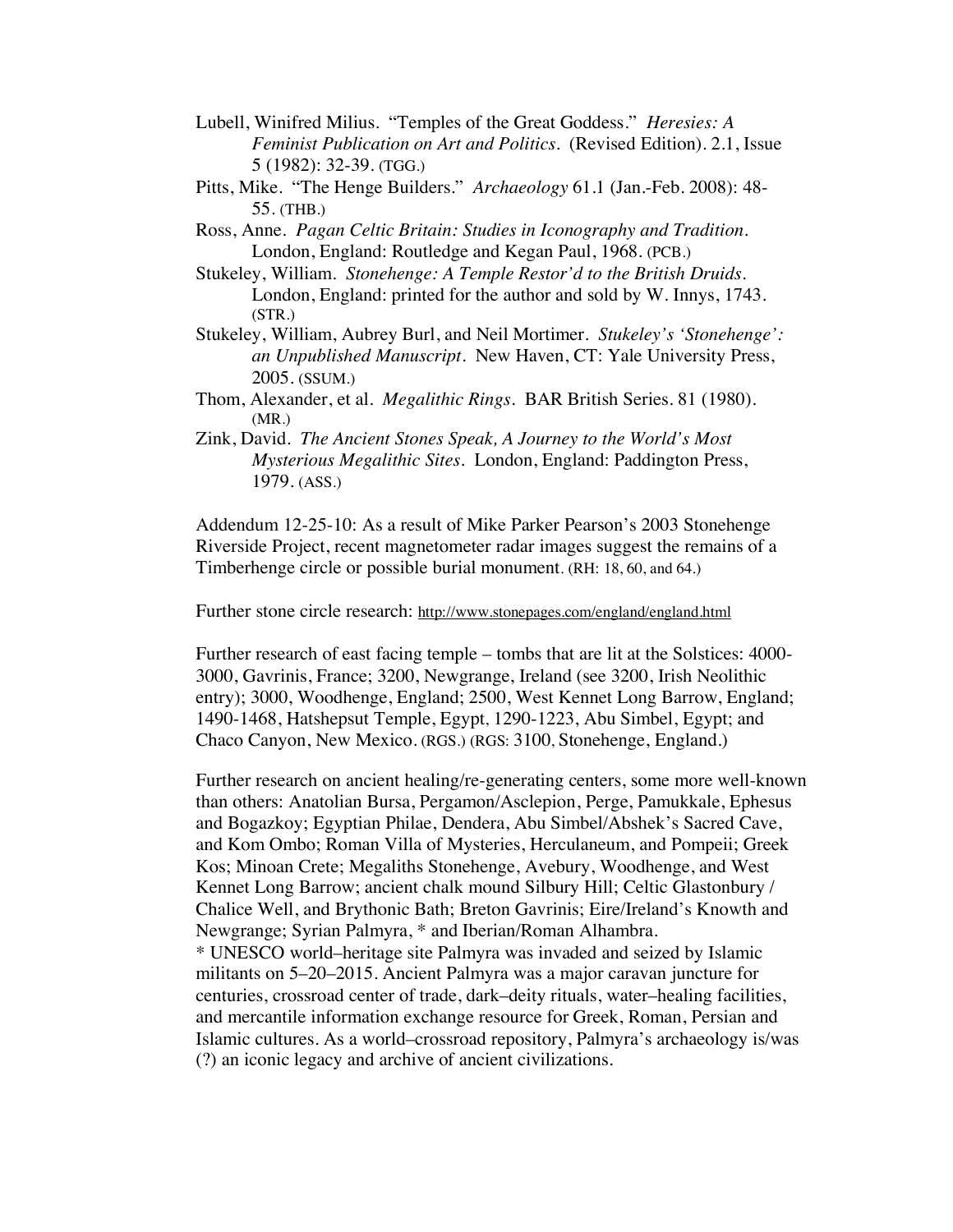IMAGE: STONEHENGE TIMELINE: SALISBURY PLAINS, ENGLAND. PHOTO: © GSA. DESCRIPTION: TIMELINE FROM GAVRINIS (GAVR'INNIS / GAVRINIS), FRANCE TO STONEHENGE, ENGLAND. SLIDE LOCATION ENGLAND, SHEET 4, ROW 1, SLEEVE 1, SLIDE #1, BCE. CO\_ENG\_S4\_R1\_SL1\_S1.jpg SHOT ON LOCATION: BRITISH MUSEUM: LONDON, ENGLAND. NOTE 1: FIELDWORK PROJECT 1982.

IMAGE: STONEHENGE ILLUSTRATION: SALISBURY PLAINS, ENGLAND. PHOTO: © GSA. DESCRIPTION: ILLUSTRATION OF STONEHENGE INC. TWO STANDING STONES AT ENTRANCE. SLIDE LOCATION ENGLAND, SHEET 4, ROW 1, SLEEVE 2, SLIDE #3A, PERIOD 111A, 2000 BCE. CO\_ENG\_S4\_R1\_SL2\_S3A.jpg SHOT ON LOCATION: SALISBURY PLAINS: ENGLAND. NOTE 1: FIELDWORK PROJECT 1997.

: IMAGE: STONEHENGE SIGNAGE: SALISBURY PLAINS, ENGLAND. PHOTO: © GSA. DESCRIPTION: STONEHENGE SIGNAGE, SALISBURY PLAINS ENGLAND. SLIDE LOCATION ENGLAND, SHEET 4, ROW 2, SLEEVE 4, SLIDE #24A, BCE. CO\_ENG\_S4\_R2\_SL4\_S24A.jpg SHOT ON LOCATION: STONEHENGE, ENGLAND. NOTE 1: FIELDWORK PROJECT 1997.

IMAGE: AUBREY HOLES: STONEHENGE, ENGLAND. PHOTO: © GSA. DESCRIPTION: AUBREY RING OF 56 HOLES IS THE EARLIEST KNOWN PHASE OF STONEHENGE. SLIDE LOCATION ENGLAND, SHEET 4, ROW 2, SLEEVE 5, SLIDE #1A, 3100 BCE. CO\_ENG\_S4\_R2\_SL5\_S1A.jpg SHOT ON LOCATION: STONEHENGE, SALISBURY PLAINS, ENGLAND. NOTE 1: CONSTRUCTION OF THE AUBREY HOLES STARTED AROUND 3100 BCE AND CONTINUED c. 1000 BCE WITH THE AVENUE. (RGS.) (SOURCE: ENTRY ABOVE.) NOTE 2: FIELDWORK PROJECT 1997.

: IMAGE: STONEHENGE AT SUNSET: SALISBURY PLAINS, ENGLAND. PHOTO: © GSA. DESCRIPTION: STONEHENGE AT SUNSET, ENGLAND. SLIDE LOCATION ENGLAND, SHEET 4, ROW 1, SLEEVE 5, SLIDE #36, 3100-1000 BCE. CO\_ENG\_S4\_R1\_SL5\_S36.jpg SHOT ON LOCATION: STONEHENGE: SALISBURY PLAINS, ENGLAND. NOTE 1: PHOTOGRAPHED AT THE BRITISH MUSEUM: LONDON, ENGLAND. NOTE 2: FIELDWORK PROJECT 1997.

IMAGE: CLOSE-UP OF STONEHENGE: SALISBURY PLAINS, ENGLAND. PHOTO: © GSA. DESCRIPTION: CLOSE-UP OF STONEHENGE. SLIDE LOCATION ENGLAND, SHEET 4, ROW 3, SLEEVE 2, SLIDE #7A, 3100- 1000 BCE.

CO\_ENG\_S4\_R3\_SL2\_S7A.jpg

SHOT ON LOCATION: STONEHENGE: SALISBURY PLAINS, ENGLAND. NOTE 1: ACCORDING TO FRANK BATTAGLIA, STONEHENGE IS THE "PRODUCT OF MATRILINEAL SOCIAL ORGANIZATIONS DESCENDED FROM THE NEOLITHIC AND PRACTICING GODDESS RELIGION" (GR: 55-57; RGS). (SOURCE: ENTRY ABOVE.) NOTE 2: FIELDWORK PROJECT 1997.

IMAGE: STONEHENGE AERIAL VIEW: SALISBURY PLAINS, ENGLAND. PHOTO: © GSA. DESCRIPTION: AERIAL VIEW OF STONEHENGE.